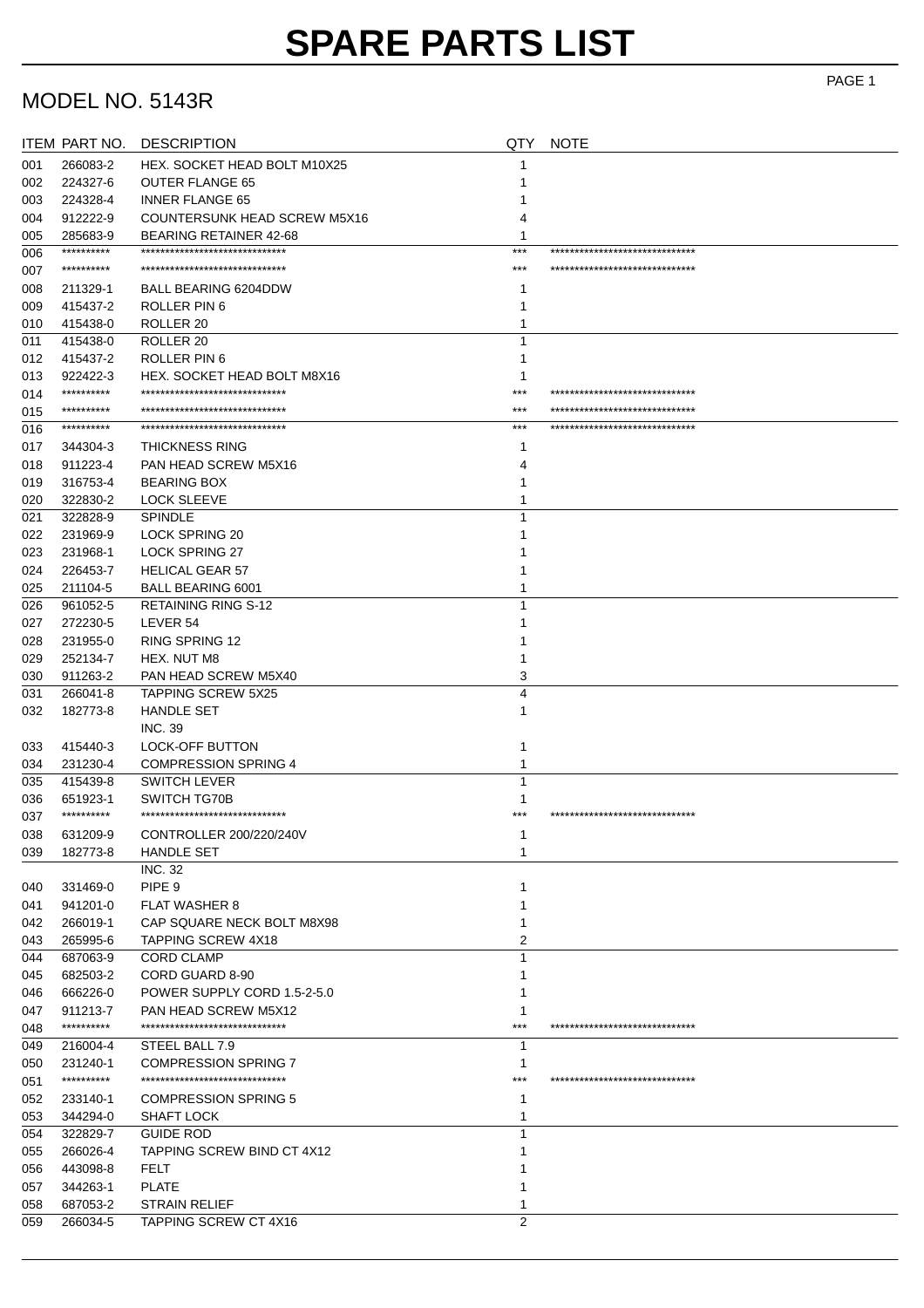## MODEL NO. 5143R

|     | ITEM PART NO. | <b>DESCRIPTION</b>                                            | QTY            | <b>NOTE</b>                     |
|-----|---------------|---------------------------------------------------------------|----------------|---------------------------------|
| 060 | **********    | *******************************                               | $***$          | ******************************  |
| 061 | **********    | ******************************                                | $***$          | ******************************* |
| 062 | 353017-5      | <b>WIRE ROPE</b>                                              | 1              |                                 |
| 063 | 344295-8      | ARM                                                           | 1              |                                 |
| 064 | 231625-1      | <b>TORSION SPRING 23</b>                                      | 1              |                                 |
| 065 | 344296-6      | <b>CAM PLATE</b>                                              | 1              |                                 |
|     |               | <b>PIN 12</b>                                                 |                |                                 |
| 066 | 268009-0      |                                                               |                |                                 |
| 067 | 415817-2      | <b>BLADE CASE COVER</b>                                       |                |                                 |
| 068 | 819091-8      | <b>MAKITA LABEL</b>                                           |                |                                 |
| 069 | 266036-1      | TAPPING SCREW BIND CT 5X20<br>******************************* | 5              |                                 |
| 070 | **********    |                                                               | $***$          | ******************************* |
| 071 | 241889-9      | <b>FAN 74</b>                                                 | 1              |                                 |
| 072 | 415768-9      | <b>BAFFLE PLATE</b>                                           | 1              |                                 |
| 073 | 516668-7      | ARMATURE ASS'Y 220/240V                                       | 1              |                                 |
|     |               | INC. 81,82                                                    |                |                                 |
| 074 | 911947-2      | PAN HEAD SCREW M5X90                                          | 2              |                                 |
| 075 | **********    | *******************************                               | $***$          | ******************************  |
| 076 | 857936-2      | NAME PLATE 5143R                                              |                |                                 |
| 077 | 911288-6      | PAN HEAD SCREW M5X65                                          | 4              |                                 |
| 078 | 191953-5      | <b>CARBON BRUSH CB-203</b>                                    | 1              |                                 |
| 079 | 643700-5      | BRUSH HOLDER CAP 7-18                                         | $\overline{2}$ |                                 |
| 080 | **********    | *******************************                               | ***            | ******************************  |
| 081 | **********    | ******************************                                | ***            | ******************************  |
| 082 | 681633-6      | <b>INSULATION WASHER</b>                                      | 1              |                                 |
| 083 | 923471-3      | CAP SQUARE NECK BOLT M8X50                                    | 1              |                                 |
|     |               |                                                               |                |                                 |
| 084 | 316747-9      | ANGULAR PLATE GUIDE                                           | 1              |                                 |
| 085 | 266036-1      | <b>TAPPING SCREW BIND CT 5X20</b>                             | 3              |                                 |
| 086 | 941201-0      | <b>FLAT WASHER 8</b>                                          |                |                                 |
| 087 | 252626-6      | WING NUT                                                      |                |                                 |
| 088 | 415815-6      | <b>GRIP</b>                                                   | 1              |                                 |
| 089 | 266041-8      | <b>TAPPING SCREW 5X25</b>                                     | $\overline{2}$ |                                 |
| 090 | 268013-9      | PIN <sub>8</sub>                                              |                |                                 |
| 091 | 265993-0      | H.S.SET SCREW(CUP POINT)M4X5                                  |                |                                 |
| 092 | 266026-4      | TAPPING SCREW BIND CT 4X12                                    | 1              |                                 |
| 093 | **********    | ******************************                                | $***$          | ******************************  |
| 094 | 961012-7      | STOP RING E-6                                                 | 1              |                                 |
| 095 | 343902-0      | <b>POINTER</b>                                                | 1              |                                 |
| 096 | **********    | ******************************                                | ***            | ******************************  |
| 097 | 265011-4      | + BINDING HEAD SCREW M5                                       |                |                                 |
| 098 | **********    | *******************************                               | ***            | ******************************  |
| 099 | 961012-7      | STOP RING E-6                                                 | 1              |                                 |
| 100 | 268013-9      | PIN <sub>8</sub>                                              | 1              |                                 |
| 101 | **********    | ******************************                                | $***$          | ******************************* |
| 102 | 266085-8      | H.S.SET SCREW(FLAT POINT)M6X10                                | 1              |                                 |
| 103 | 266036-1      | TAPPING SCREW BIND CT 5X20                                    | 3              |                                 |
|     |               |                                                               | 1              |                                 |
| 104 | 316748-7      | <b>DEPTH GUIDE</b>                                            |                |                                 |
| 105 | 265993-0      | H.S.SET SCREW(CUP POINT)M4X5                                  |                |                                 |
| 106 | 251858-2      | SCREW M6X15                                                   |                |                                 |
| 107 | 316752-6      | <b>BASE</b>                                                   |                |                                 |
| 108 | 266085-8      | H.S.SET SCREW(FLAT POINT)M6X10                                |                |                                 |
| 109 | 266085-8      | H.S.SET SCREW(FLAT POINT)M6X10                                | 1              |                                 |
| 110 | 266026-4      | TAPPING SCREW BIND CT 4X12                                    |                |                                 |
| 113 | 442125-8      | <b>PACKING</b>                                                |                |                                 |
| A01 | A-80014       | T.C.T. SAW BLADE 355X20TX30                                   |                |                                 |
| A02 | 152498-8      | <b>GUIDE RULE</b>                                             |                |                                 |
| A03 | 783204-6      | HEX. WRENCH 6                                                 | 1              |                                 |
| E01 | 651941-9      | SWITCH V-15-2A5                                               |                |                                 |
| E03 | 654510-5      | INSULATED CONNECTOR 5.5-SD                                    |                |                                 |
| E04 | 654079-9      | INSULATED RECEPTACLE DF1.25                                   |                |                                 |
| E05 | 654509-0      | <b>CONNECTOR 2-SD</b>                                         | 2              |                                 |
| E06 | 654082-0      | INSULATED RECEPTACLE DF2-187A                                 | $\mathbf{1}$   |                                 |
|     |               |                                                               |                |                                 |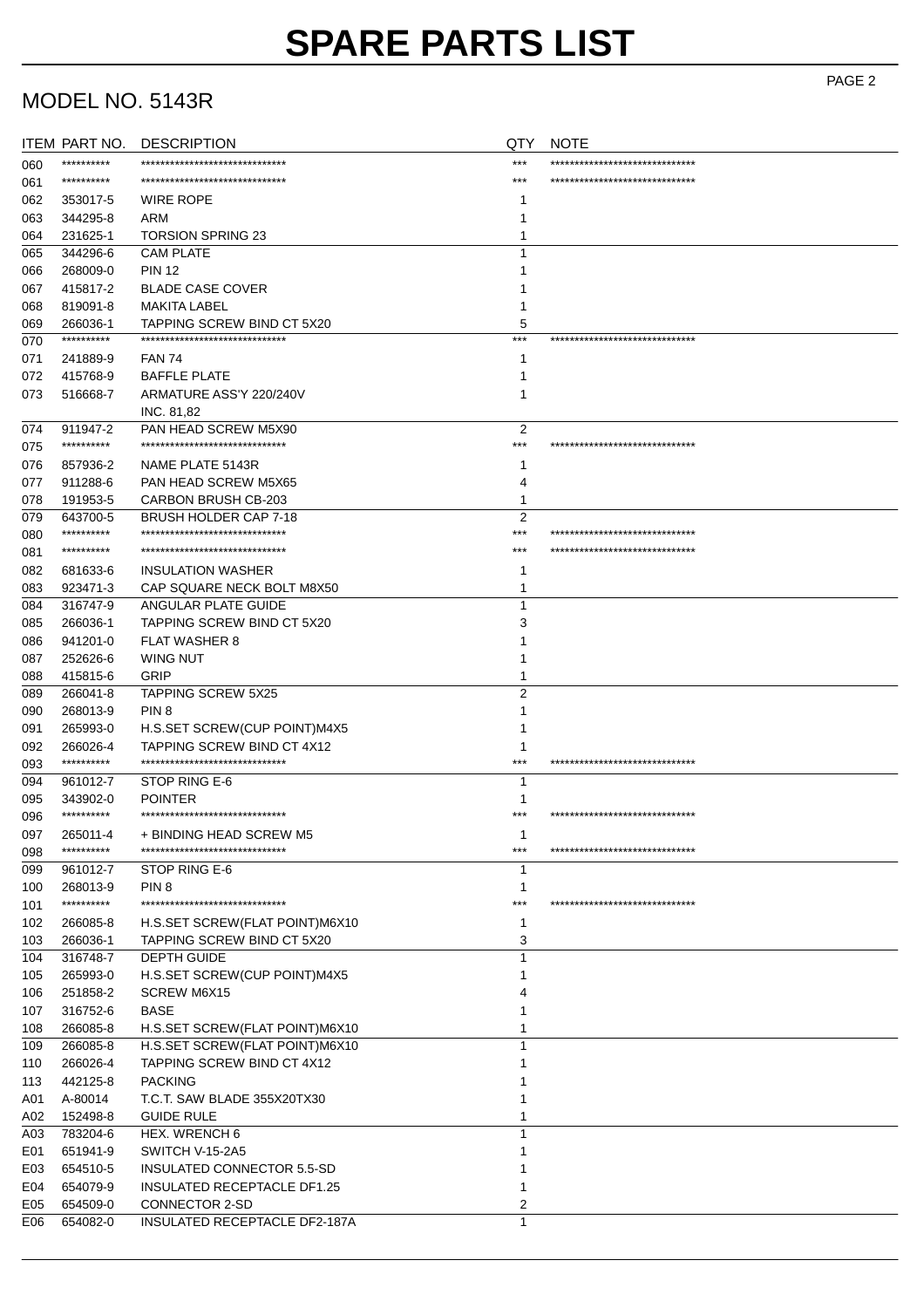# **SPARE PARTS LIST**

#### MODEL NO. 5143R

|  | ITEM PART NO. DESCRIPTION |
|--|---------------------------|
|  |                           |

E08 192490-2 JOINT 1

QTY NOTE

PAGE 3